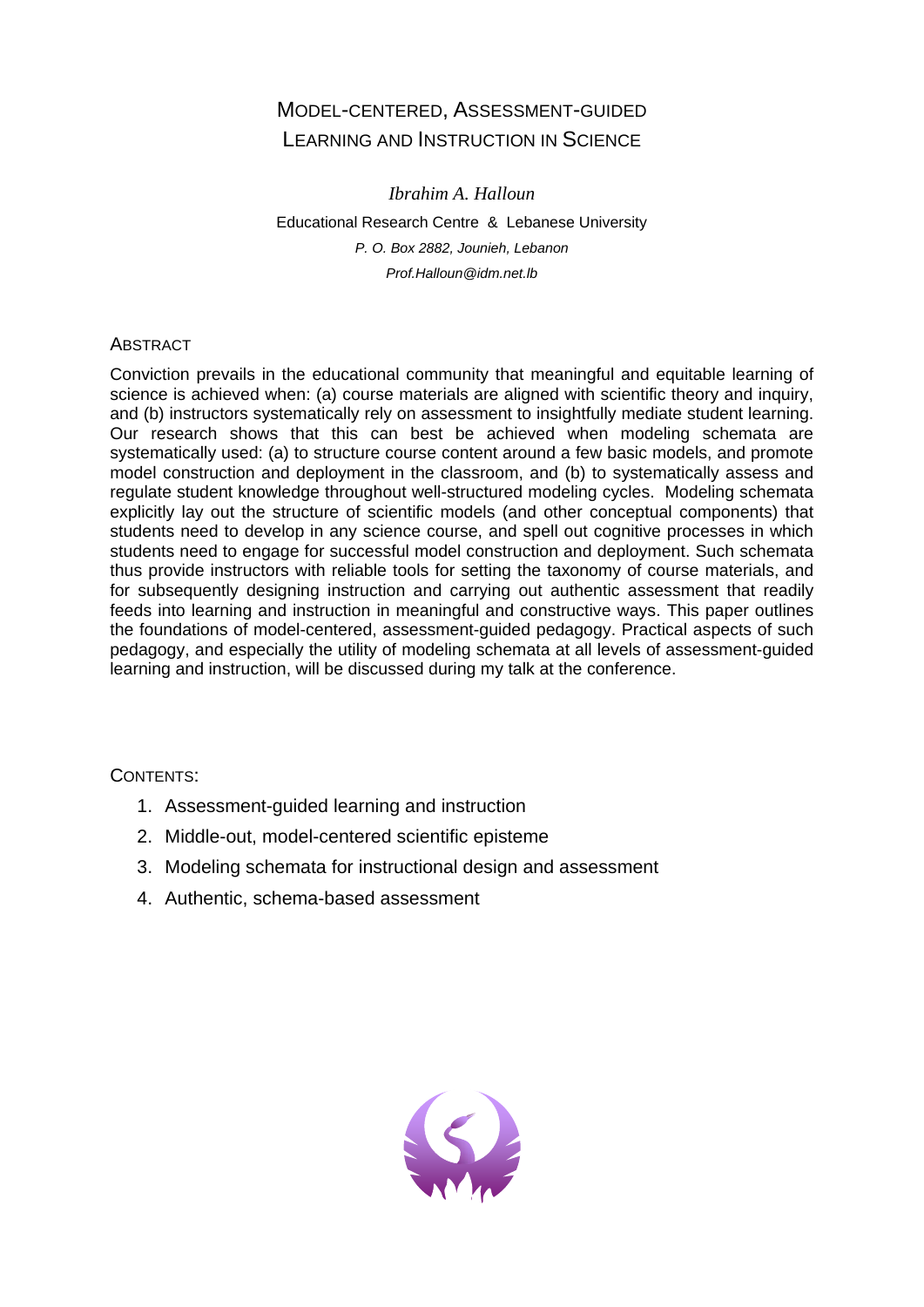Educational research in the last three decades has systematically shown that students of all levels often complete and pass their science courses without necessarily understanding what their courses are all about (Bransford, Brown & Cocking, 1999; Halloun, 1986, 2001b; Halloun & Hestenes, 1985, 1998; Helm & Novak, 1983; Novak, 1994; NSB, 2004, 2006). Researchers and concerned educators worldwide have argued and shown that at least two major reasons stand behind this failure. One reason is inherent to the structure and delivery of traditional course materials, the other pertains to assessment (Bransford et al., 1999; Hake, 2002; NRC, 2001).

 Course materials are traditionally presented in textbooks and taught in the classroom in ways that fail to empower students to evolve into the realm of science. Upon the completion of a given science course, students fail to realize the nature and structure of the scientific episteme targeted in the course, and to develop anticipated skills of scientific inquiry. An episteme consists of the body of conceptual knowledge accepted by a given professional community (e.g., the community of physicists, biologists or other scientists). A scientific episteme consists primarily of a coherent set of corroborated scientific theories. Skills of scientific inquiry extend from those required for the construction of target aspects of a given scientific episteme to skills needed for the deployment of such aspects in the real world.

 Calls have long resounded in the educational community for authentic assessment that promotes meaningful and equitable learning. Nevertheless, various forms of traditional course and large-scale assessment (including state or other exit exams, where mandated) are, to a large extent, still promoting rote learning and serving primarily to rank-order students and sift out the minority of "talented" self-learners.

 This paper discusses how teachers and other stakeholders can overcome such shortcomings of science courses by aligning course materials and learning activities with scientific episteme and inquiry, while continuously guided by the outcomes of assessment. The paper comes in four sections. The first section discusses the relationship between assessment and instructional design and practice. The second section outlines how pedagogy can successfully recapitulate science by letting models and modeling play a central role in any science course. The third section presents modeling schemata as fundamental tools for designing assessment-guided instruction. The fourth section argues that teachers need to carry out normative, authentic assessment using modeling schemata for meaningful and equitable learning.

 The paper lays the theoretical foundations of the author's talk at the conference. Such foundations will be briefly overviewed during the talk which will be devoted to discuss the practical aspects of the pedagogy presented herewith, and especially the utility of modeling schemata in assessment-guided lesson planning and implementation.

#### **1. Assessment-guided learning and instruction**

 Learning and instruction are still overwhelmingly test-driven virtually all around the world, despite all reform movements that have lately been calling to the contrary (AAAS, 1990; AAC&U, 2002; Bransford et al., 1999; NRC, 1996, 2001, 2002). Students, parents and administrators ascertain the value of instruction in terms of student scores on course exams, and especially on large-scale state or exit exams where such exams are instituted. They all do so without necessarily heeding for whether or not these scores are reliable indicators of student understanding of tested materials. Teachers are thus driven to teach to the test, and to allow students learn even by rote just enough material to score well on various exams, so that their administrators remain satisfied with their accomplishments. Assessment is thereby conceived as an end by itself rather than means to a more dignifying end: meaningful and equitable learning of any discipline.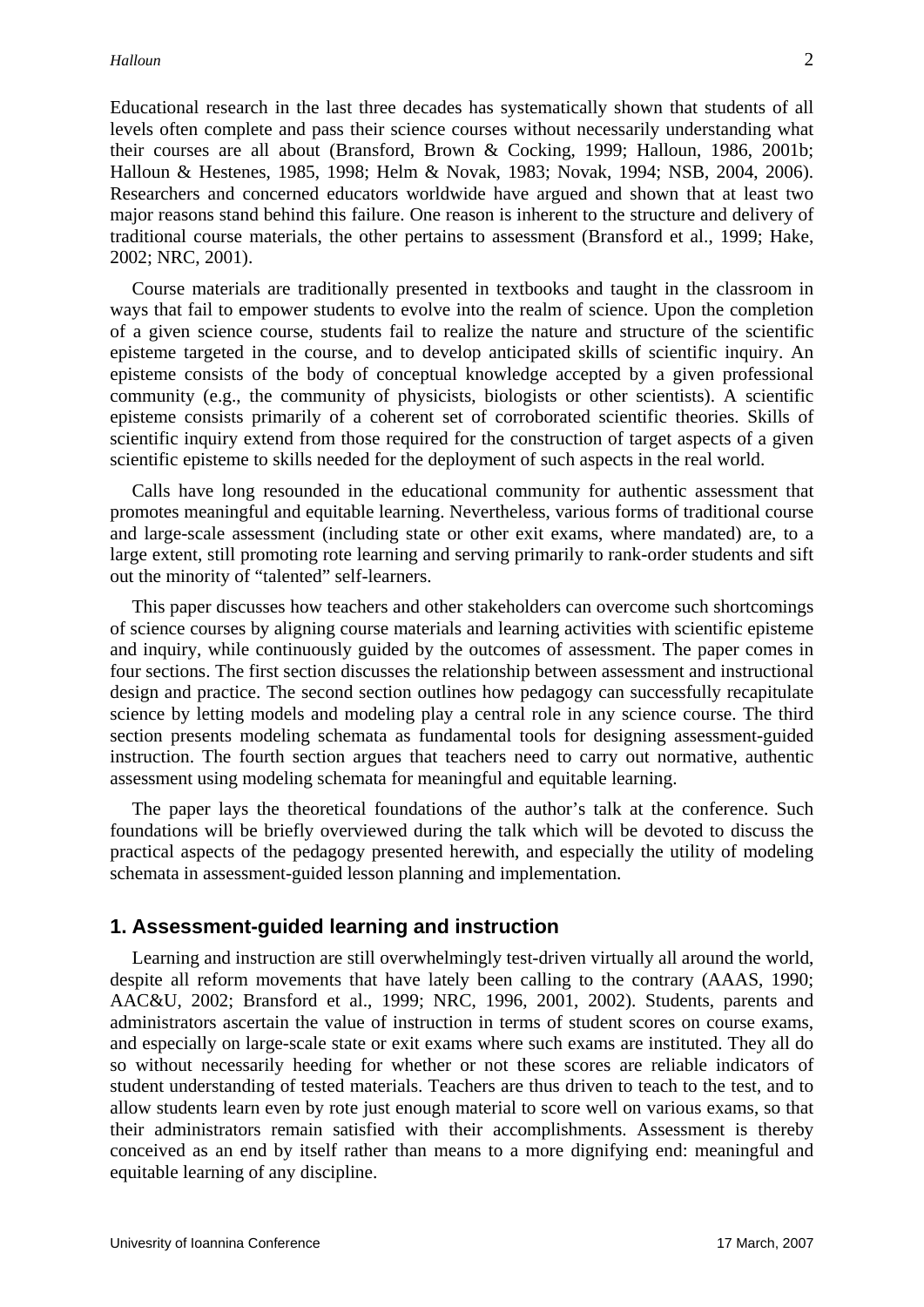To turn things around, learning and instruction need to be *assessment-guided rather than test-driven*. Classroom assessment should be considered not for merely deciding the fate of students in a given course, but especially for diagnosing student difficulties at various points of instruction so that appropriate learning activities may be designed and carried out to help students actively engage in self-regulation, and meaningfully evolve toward the anticipated level of understanding and performance. Large-scale assessment should be meant to provide reliable evidence about student meaningful learning of a given discipline rather than an indication of student capacity for rote learning or ability to memorize and spontaneously reproduce specific content or problem solving routines.

 Traditional classroom and large-scale assessments thus often fail to provide reliable evidence about student learning, evidence that teachers and other concerned educators can use to make informed and viable decisions about instruction, pedagogy and curriculum development. Research in the last three decades has consistently shown that major shortcomings of common formative assessment are about: (a) ascertaining the extent to which students meaningfully learn course materials, (b) identifying progress or evolution paths of individual students throughout the course of instruction, and (c) tracking student evolution along these paths in meaningful ways.

 Such shortcomings are primarily due to the fact that the results of traditional assessment are presented in the form of numerical or letter scores that do not necessarily reflect what a given student has actually learned or missed from the tested topics. The problem extends to all numerical measures of traditional assessment whether norm-referenced or criterionreferenced. Traditional norm-referenced assessment results in grades or scores that allow ranking students relative to one another or to some norm group of students (high or low achievers). Criterion-referenced assessment often positions students relative to preset score intervals that do not necessarily reflect a cognitive or epistemological hierarchy of what students were tested about. In both types of assessment, two students may receive the same score (or letter grade) without necessarily achieving, or failing to achieve, the same expected outcomes, and a student may receive a higher score than another without necessarily achieving outcomes of higher cognitive order. The philosophy of all forms of traditional assessment needs to be significantly and feasibly modified so as to curtail the shortcomings mentioned above, and end with long-awaited authentic assessment. As we discuss in sections 3 and 4 below, our research shows that test content can be carefully chosen, and student achievement may be systematically graded and normalized so as not to merely rank students relative to one another or to a preset scale, but to *mark individual students' position on a cognitive evolution path that maps on the epistemology of the discipline* being studied. A student score (or any other measure) would then tell where exactly a student stands on this path, and more importantly, it would reliably tell what a student has actually learned and missed in her/his course or program of study.

 Assessment subsequently becomes *authentic* in the sense that it would provide valid, reliable and transparent indicators of what students have actually learned and what they can do with their knowledge, and not just a rough estimation of their capacity to memorize and recall things by rote. Authentic assessment brings about outcomes: (a) that students can readily use to evaluate and regulate their own conceptual knowledge and skills, and (b) upon which teachers can reliably rely to ascertain students' achievement and diagnose their difficulties, so that they may determine how to mediate learning successfully. More specifically, authentic assessment enables teachers (and all concerned stakeholders, especially curriculum developers): (a) discern knowledge that is critical for success and meaningful learning of course materials, (b) ascertain how successfully students develop such knowledge at specific points of instruction and how they evolve in the course of instruction, and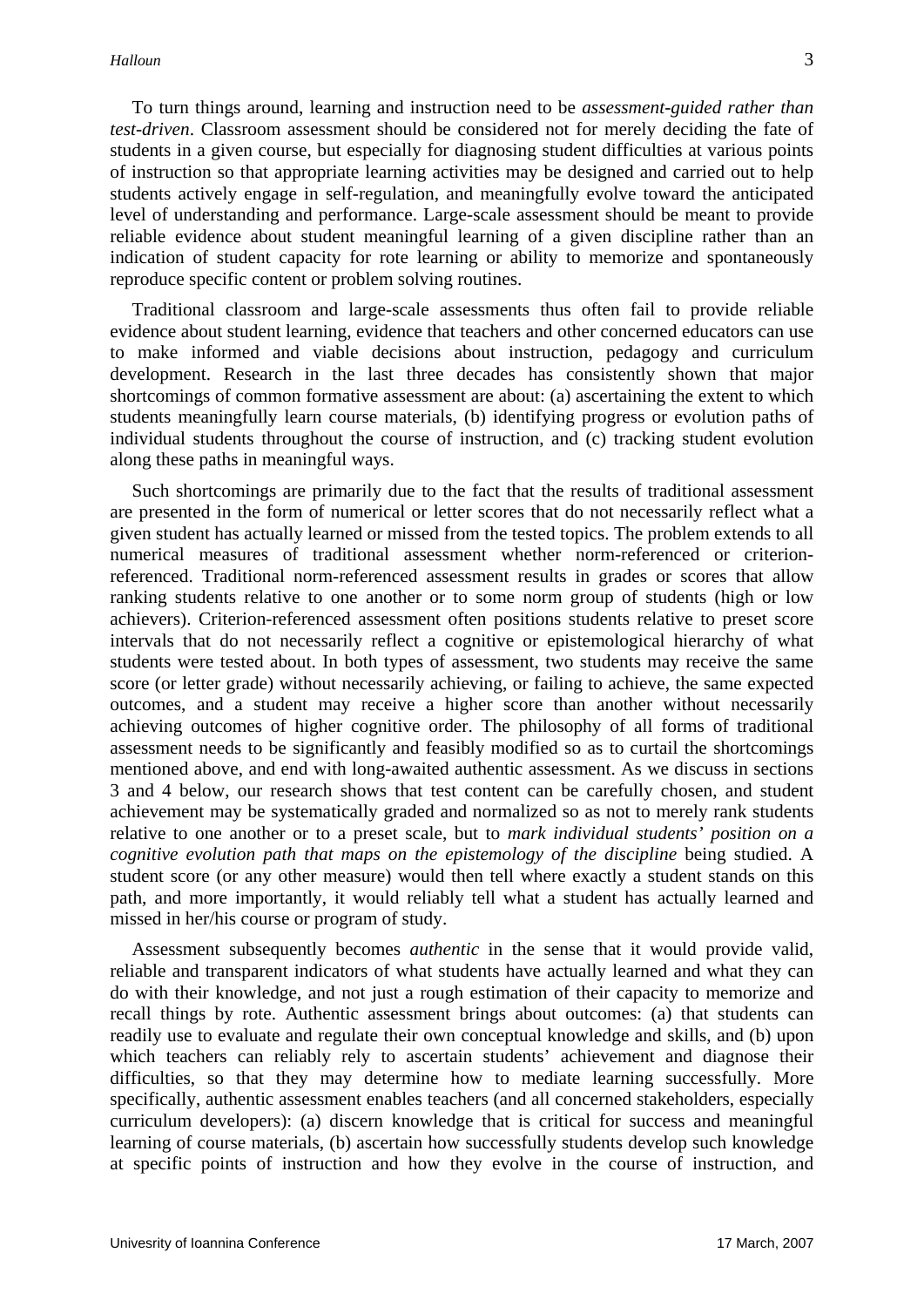(c) interpret the outcomes of assessment so that informed and constructive decisions can be made about learning and instruction (as well as about various curricular components).

#### **2. Middle-out, model-centered scientific episteme**

 Traditional instruction fails its mission partly because it is test-driven, but mostly because, in the first place, it does not empower students for meaningful and equitable learning of course materials. The case is especially true in science where students are driven to learn by rote loose bundles of theoretical statements and problem solving routines. Research has constantly shown that students often complete and pass their science courses without necessarily understanding what science is all about (Bransford et al., 1999; Cobern, 1995; Hake, 2002; Halloun, 1986, 2001b; Halloun & Hestenes, 1985, 1998; Novak, 1994; NRC, 2001; NSB, 2006). Prominent reform programs are calling for science curricula to reverse the situation by aligning course materials with scientific episteme and practice in ways to help students meaningfully understand the structure of scientific knowledge and develop skills of scientific inquiry (AAAS, 1993; NRC, 1996, 2002; NSTA, 1995).

 A scientific *episteme* is a body of conceptual knowledge accepted by a community of scientists. It consists primarily of a set of scientific theories that have been corroborated in the real world, i.e., theories whose viability (validity and reliability) has been established through sufficient evidence in the real world. A scientific theory is, for us, a conceptual system that consists of: (a) a set of models or families of models, and (b) a set of generic rules and theoretical statements (axioms, laws, etc.) that are particular to the theory in question and that govern model construction and deployment. The theory is corroborated indirectly when its models fulfill, to certain extents, specific functions in the real world. A scientific model *represents*, in some respects and to a certain extent, a particular *pattern* in the structure and/or behavior of real-world systems, and serves specific *functions* regarding the pattern in question. These functions may be *exploratory*, i.e., about pattern description, explanation, post-diction or prediction, or *innovative*, i.e., about pattern reification through control or change of existing physical realities (systems or phenomena), and/or invention of new realities like in technology (Halloun, 2000, 2001, 2004a, 2007a).

 Prominent educational reform programs agree that the construction and deployment of *scientific conceptual models* are *critical* for reaching high levels of scientific literacy or proficiency, and that science courses need to help students understand the pivotal role of models in scientific episteme and of modeling in scientific inquiry (AAAS, 1993; NAGB, 2004; NRC, 1996; OECD, 2003). Our work on modeling theory and assessment highly resonates with this position (Halloun, 2000, 2001, 2004a & b, 2007a & b). Our work also resonates with cognitive research that shows the importance of models and modeling in all sorts of human endeavor (Bower & Morrow, 1990; Gentner & Stevens, 1983; Giere, 1988; Johnson-Laird, 1983; Johsua & Dupin, 1989; Lakoff, 1987), and that implies that models occupy the basic level in *middle-out* organization of human knowledge (Lakoff, 1987).

 Many cognitive scientists have shown that, in accordance with the theory of prototypes and basic-level categories of Eleanor Rosch, "categories are not merely organized in a hierarchy from the most general to the most specific, but are also organized so that the categories that are cognitively basic are 'in the middle' of a general-to-specific hierarchy… Categories are not organized just in terms of simple taxonomic hierarchies. Instead, categories 'in the middle' of a hierarchy are the most basic, relative to a variety of psychological criteria" (Lakoff, 1987, pp. 13 and 56). For example, "dog" is "in the middle" of a hierarchy between "animal" and "retriever", just as "chair" is between "furniture" and "rocker" (Fig. 1). Categories in the middle are *basic* in the sense that: (a) they ensure the best way possible a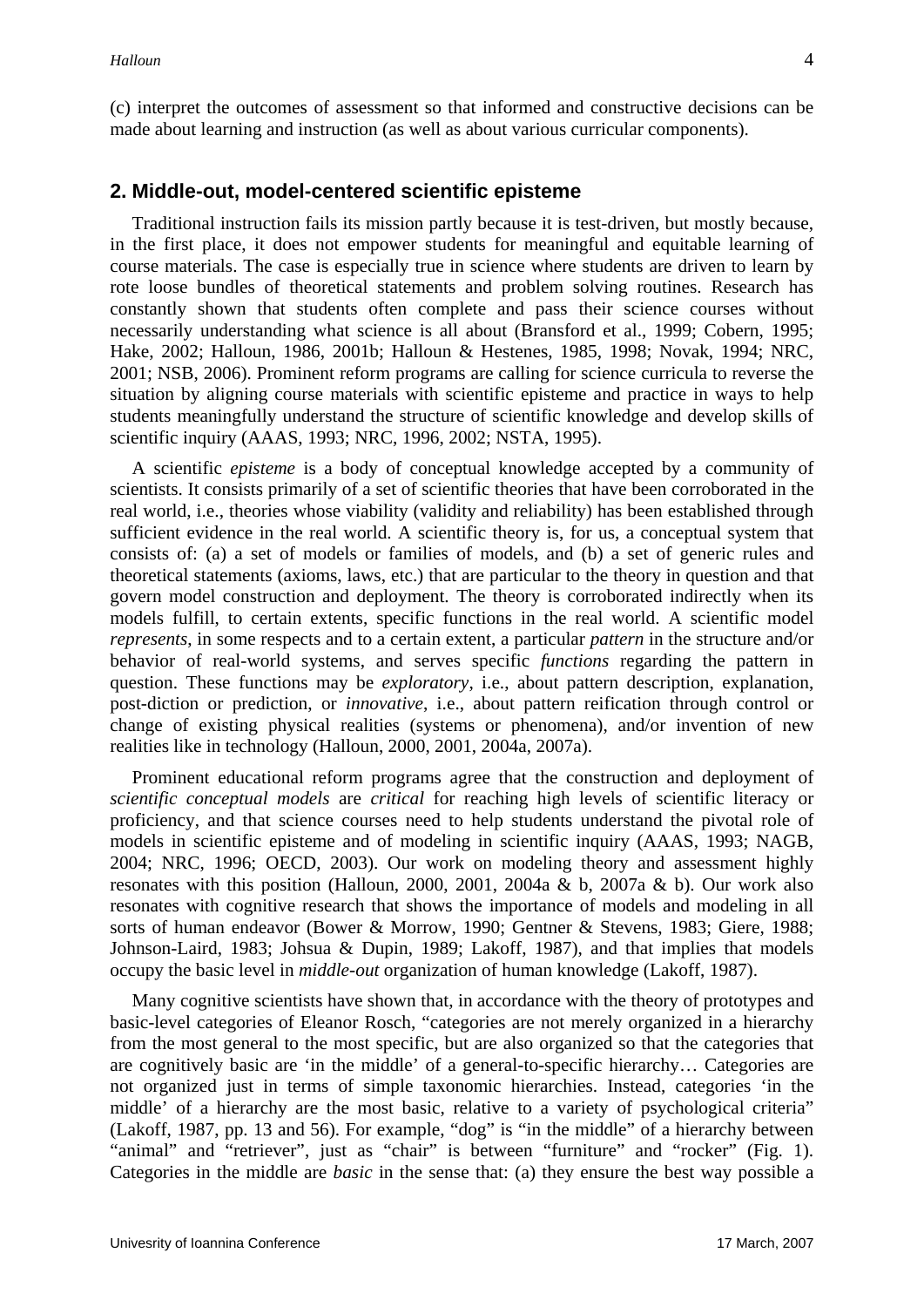Rosch and other cognitive psychologists concentrated their work on *prototypical* or *familiarity criteria* in their "general-to-specific hierarchy". We believe, and our work has begun to show, that the middle-out hierarchy is generic, and that it extends to all sorts of classification criteria. For instance, this hierarchy still holds when *intrinsic structural criteria* are adopted with respect to either the physical world (as seen from a human perspective) or the conceptual world as indicated in Figure 1. In this perspective, models occupy the middle of conceptual hierarchy, between theory and concept in any scientific episteme, just like solar systems occupy the middle of physical hierarchy between a galaxy and its planets.

 The model-centered, middle-out structure of scientific theory ensures theory coherence and consistency from an epistemological perspective, and it facilitates people's development of scientific knowledge from a cognitive perspective. A scientific model is to theory and concept what an atom is to matter and elementary particles. Each elementary particle is essential in the structure of matter, but its importance cannot be conceived independently of its interaction with other particles inside an atom. It's the atom and not elementary particles that give us a coherent and meaningful picture of matter, and it's the atom that displays best the role of each elementary particle in matter structure. Now, Bohr's model of the atom is essential for understanding hydrogen-like atoms, and is often referred to as a "model" in physical science textbooks. However, the word model is seldom used in reference to other scientific models, which would give students the false impression that Bohr's model may be about the only

| Categories Hierarchy (according to Eleanor Rosch & George Lakoff) |                     |              |
|-------------------------------------------------------------------|---------------------|--------------|
| <b>SUPERORDINATE</b>                                              | Animal              | Furniture    |
| <b>BASIC LEVEL</b>                                                | Dog                 | Chair        |
| <b>SUBORDINATE</b>                                                | Retriever           | Rocker       |
| Furniture                                                         | Chair               | Rocker       |
| Our extrapolation to science:                                     |                     |              |
| Real World Structural Hierarchy:                                  |                     |              |
| <b>SUPERORDINATE</b>                                              | Matter              | Galaxy       |
| <b>BASIC LEVEL</b>                                                | Atom                | Solar System |
| <b>SUBORDINATE</b>                                                | Elementary particle | Planet       |
| Conceptual Hierarchy in a Scientific Theory:                      |                     |              |
| <b>SUPERORDINATE</b>                                              | Theory              |              |
| <b>BASIC LEVEL</b>                                                | Model               |              |
| <b>SUBORDINATE</b>                                                | Concept             |              |
| Model Hierarchy:                                                  |                     |              |
| <b>SUPERORDINATE</b>                                              | Emergent model      |              |
| <b>BASIC LEVEL</b>                                                | Basic model         |              |
| <b>SUBORDINATE</b>                                                | Subsidiary model    |              |

**Figure 1**. Middle-out hierarchies.

The term "hierarchy" takes here a new meaning; it is no longer restricted to a linear, top-down or bottom-up, order.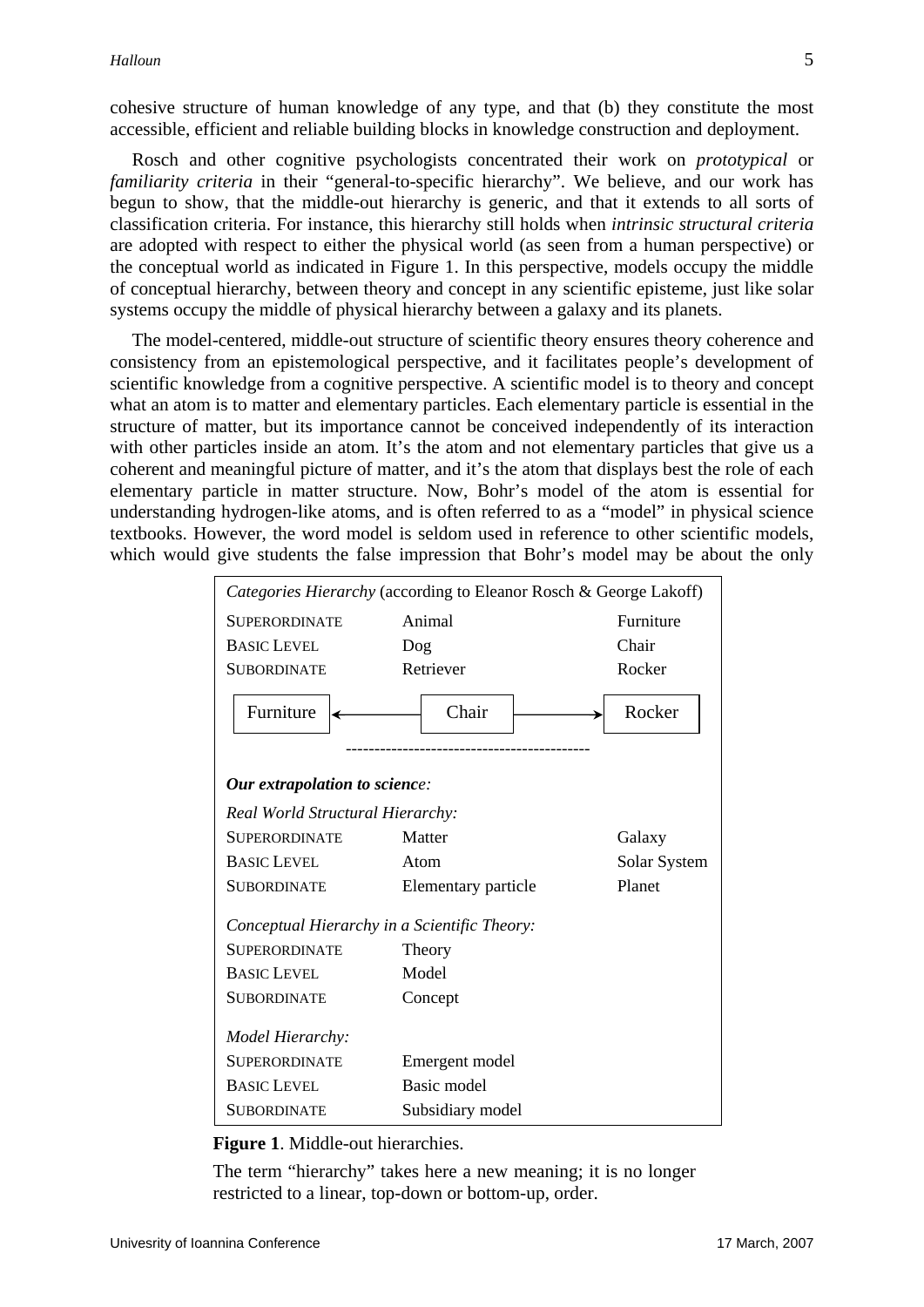scientific "model". Furthermore, various concepts and laws are often presented episodically, one after another in a given chapter, without relating them to one another in the context of appropriate models, whether implicitly or explicitly. Students are thus deprived of the opportunity to develop a coherent, model-based, picture of scientific theory and episteme, and they end up with a piecemeal, fragmented picture of the world. To get a feel of this picture, imagine what your knowledge about physical realities would look like, should you have learned at school that matter consists of elementary particles and should no mention about the atom was ever made.

 Models in a given scientific theory are, for us, also categorized in a middle-out hierarchy as shown at the bottom of Figure 1. In the middle of model hierarchy are basic models. A *basic model* is one that is simple enough to facilitate student learning of fundamental tenets and conceptions (concepts, laws, etc.) of the respective theory and of fundamental tools and skills of scientific inquiry. A basic model is yet generic enough to serve in the construction of more complex models in the theory. The set of basic models in Newtonian theory are given in Figure 2 for illustration. A student needs to understand the entire set of basic models so that s/he could meaningfully learn the theory in question, and realize a meaningful paradigmatic evolution.

 At the subordinate level of model categories are subsidiary models. A *subsidiary model* is a simplified basic model, a particular case which students may usually be most familiar with, and that can serve as a stepping-stone for the comprehensive construction of the basic model in question. For example, the model of a particle in free fall (objects falling in vacuum in the absence of any force except for gravity) is a subsidiary model in Newtonian theory. It serves for the progressive construction of the uniformly accelerated particle model (Fig. 2). At the superordinate level of model categories are emergent models. An *emergent model* is one that

#### *Free particle*

Physical objects subject to no net force ( $\Sigma F_i = 0$ ), and thus maintaining constant velocity in any inertial reference system  $(a = 0, v = constant)$ .

#### *Uniformly accelerated particle*

Physical objects in linear or parabolic translation with constant acceleration (*a* constant) under a net constant force ( $\Sigma F_i$  = constant).

#### *Bound particle in harmonic oscillation*

Physical objects undergoing periodic back and forth translation (sinusoidal *a* function) under a net force that is proportional to their displacement from a center of force  $(\Sigma \vec{F}_i \propto \Delta r)$ . This model is often called simple harmonic oscillator.

#### *Bound particle in uniform circular motion*

Physical objects in uniform circular translation  $(a = v^2/r)$  under a net centripetal force  $(\Sigma \vec{F}_i \propto r/r^2)$  of constant magnitude.

#### *Particle under impulsive interaction*

Physical objects whose linear momentum changes significantly, and almost instantaneously, like in the case of collision, under a variable net force  $(\sum F_i = f(t))$ exerted for a very short period.

**Figure 2**. Basic particle models in Newtonian theory of classical mechanics, with an outline of the translational pattern that each model represents in inertial reference systems.

Particle models refer to physical objects the internal structure of which can be ignored when they are in *translation* without rotation or precession, in a specific reference system. Each *basic* particle model is made up of a single, dimensionless object: a particle.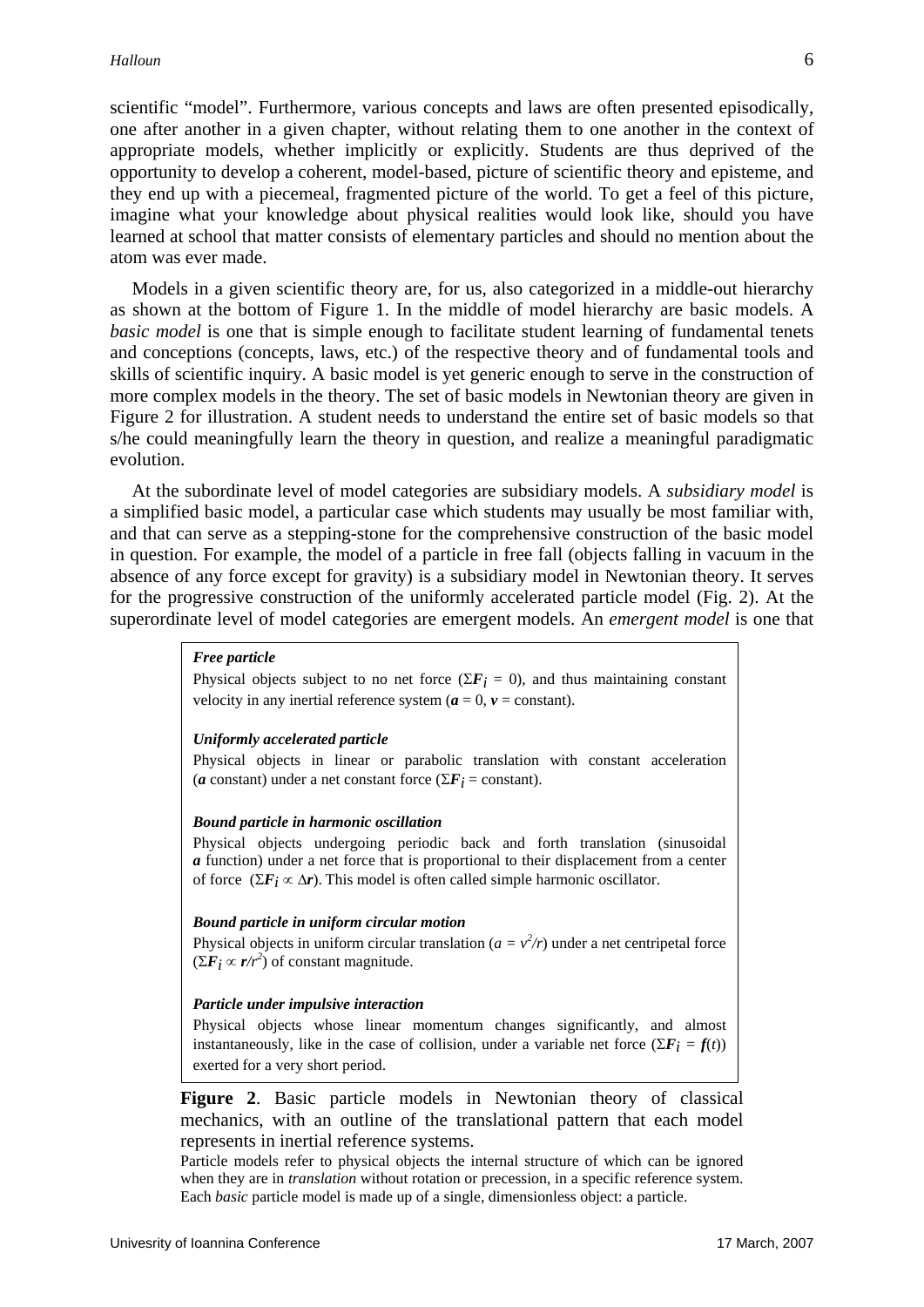may be constructed by putting a given basic model together with one or more other models in order to represent a pattern that cannot be represented by either model separately. The model of a bound particle in uniformly accelerated circular motion is an example of emergent models. It emerges from combining two basic models in Newtonian theory shown in Figure 2, the uniformly accelerated particle model and the bound particle in uniform circular motion.

 A science course, especially at the secondary school and college (introductory university) levels, is usually about a particular scientific theory, and sometimes about a set of interconnected theories. The course content can be organized around a number of models that may be graded into categories of increasing structural and functional, and thus *epistemic*, complexity. Each category characterizes a cognitive evolution level that students need to attain at a certain point of instruction. Our research suggests that models of a given theory, and thus course content, can be pedagogically classified into three categories of increasing epistemic complexity (Fig. 3). The first category includes *primary models*. These are *simple basic models* relative to which students usually have the richest repertoire of subsidiary models, and thus in the context of which students can begin to develop the most fundamental conceptions of the theory (generic concepts, laws and other theoretical statements). The second category includes the rest of, and more complex, *basic models*. The third category includes *emergent models*. For example, the five particle models of Newtonian mechanics outlined in Figure 2 are basic models typically targeted in secondary school and introductory university physics courses. The first two models in this figure, the free particle model and the uniformly accelerated particle model, make up the category of primary models Emergent models in classical mechanics courses usually include the model of a particle in uniformly accelerated circular motion, models of particles in elliptical motion and other types of motion with variable acceleration.

 The three categories are organized and graded in such a way that students cannot meaningfully learn any model in a given category before learning all models in the lower category. The three categories are thus separated by *critical* demarcation lines. They are critical in the sense that at the level of each line is set a *threshold* of understanding that students need to meet before crossing into the upper category. Two *critical thresholds* can thus be set in any given course: the *basic threshold* between primary models and the rest of



**Figure 3**. Model-based content categorization and cognitive evolution in a science course.

Evolution from one stage to another is not possible unless students meaningfully attain a particular critical threshold.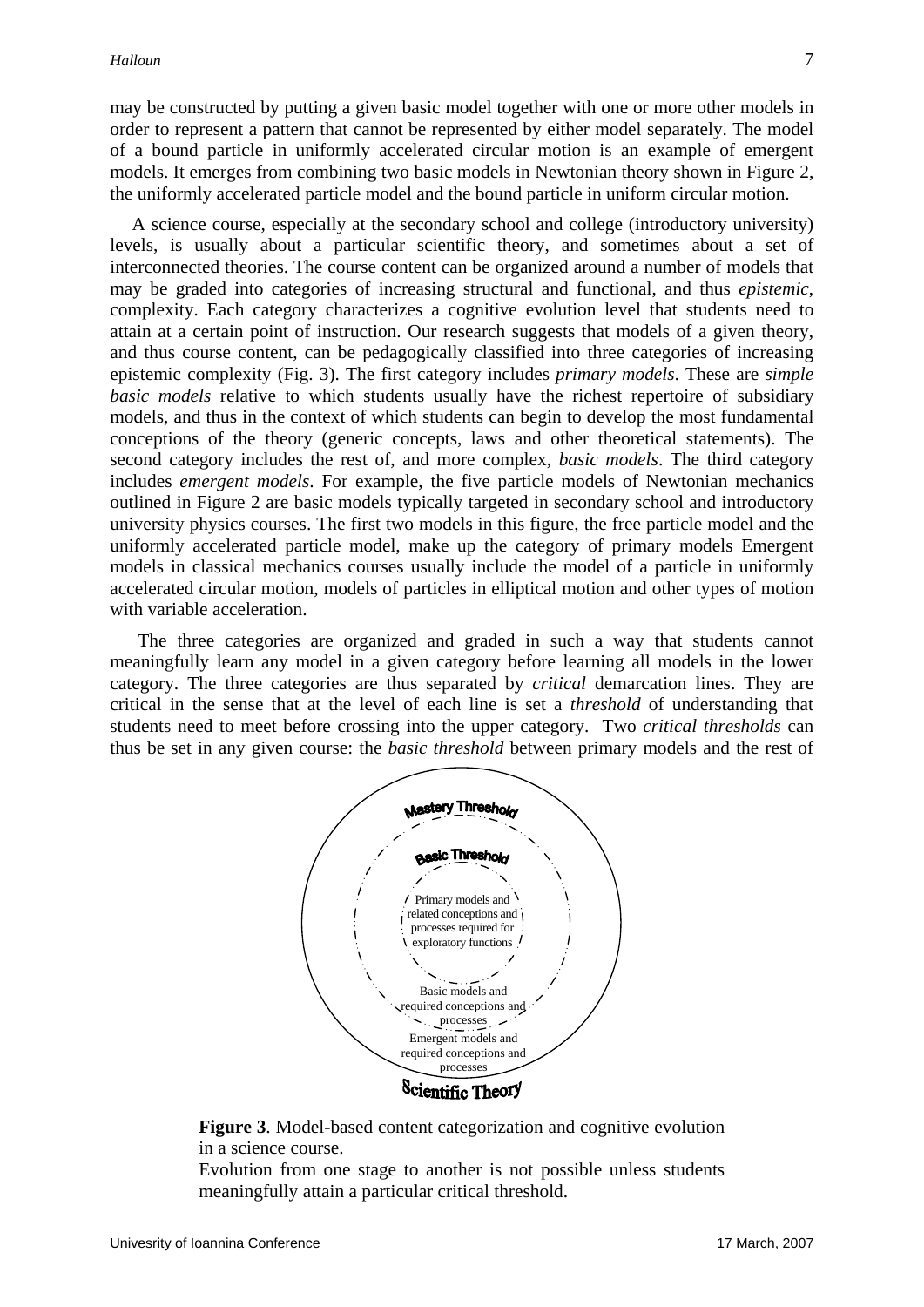basic models, and the *mastery threshold* between basic and emergent models. As we discuss in section 4 below, *formative assessment* in any given course needs to be carried out in specific ways within each category, and *summative assessmen*t needs to concentrate on the critical thresholds so as to determine the opportune moment for moving in the course of instruction from one category to another (Fig. 3). Both forms of assessment can be efficiently carried out using modeling schemata discussed in the following section.

# **3. Modeling schemata for instructional design and assessment**

 For efficient learning, teachers need to put together and forth coherent and systematic lesson plans that are flexible enough to accommodate both scientific rigor and pedagogical concerns. They especially need to integrate assessment with instruction so as to determine the most effective ways for mediating meaningful and equitable learning of course materials. To these ends, teachers need to be empowered with appropriate tools to lay out course content and design learning activities and assessments that cover comprehensively all fundamental aspects of course materials. The most important of these tools are content and process schemata.

 A *schema* is, for us, a generic organizational template for spelling out: (a) all salient features that a student needs to know about a given conception (content schema), or (b) all processes that the student needs to master for meaningful construction and deployment of the conception (process schema). In our modeling theory, we consider that patterns extend from the physical world to the conceptual world, and that there is a pattern in the structure (and related processes) of all scientific conceptions of a given type, be it concepts, laws or any other type of theoretical statements (axioms, definitions, etc.), or models. We further consider that two conceptual patterns are most critical to realize the middle-out, model-centered perspective of scientific theory and episteme (Fig. 1). These are the pattern underlying the structure (or related processes) of all scientific concepts, and the pattern underlying the structure (or related processes) of all scientific models. With these two patterns we associate respectively the concept schema and the model schema. The two schemata are generic in the sense that, for content or processes, there is only one concept schema to cover all aspects of any scientific concept, and only one model schema to cover all aspects of any conceptual model in any given scientific theory. Furthermore, the two schemata are *modeling schemata* in the sense that they promote construction and deployment of concepts and models from the perspective of modeling theory in science education (Halloun, 2001, 2004a).

### *3.a Content schemata*

 The two modeling schemata are discussed elsewhere with ample details from a content perspective (Halloun, 2000, 2001, 2004a). We briefly review them in this subsection, and we provide practical examples on their utility in the context of perhaps the most familiar scientific theory of them all, the Newtonian theory of classical mechanics.

 The *model schema* is a four-dimensional template for putting together any scientific model, at least those models that are the object of study in secondary school and college science. Two of the four dimensions, composition and structure, set the ontology and function of the model, and the other two, domain and organization, set its scope, all in terms of the scientific theory that the model belongs to, and by correspondence to physical realities displaying the modeled pattern.

 The *domain* of a scientific model specifies what physical realities (systems and/or phenomena) the model represents in the real world, and under what conditions. The realities in question, called model *referents*, display the physical pattern that the model represents.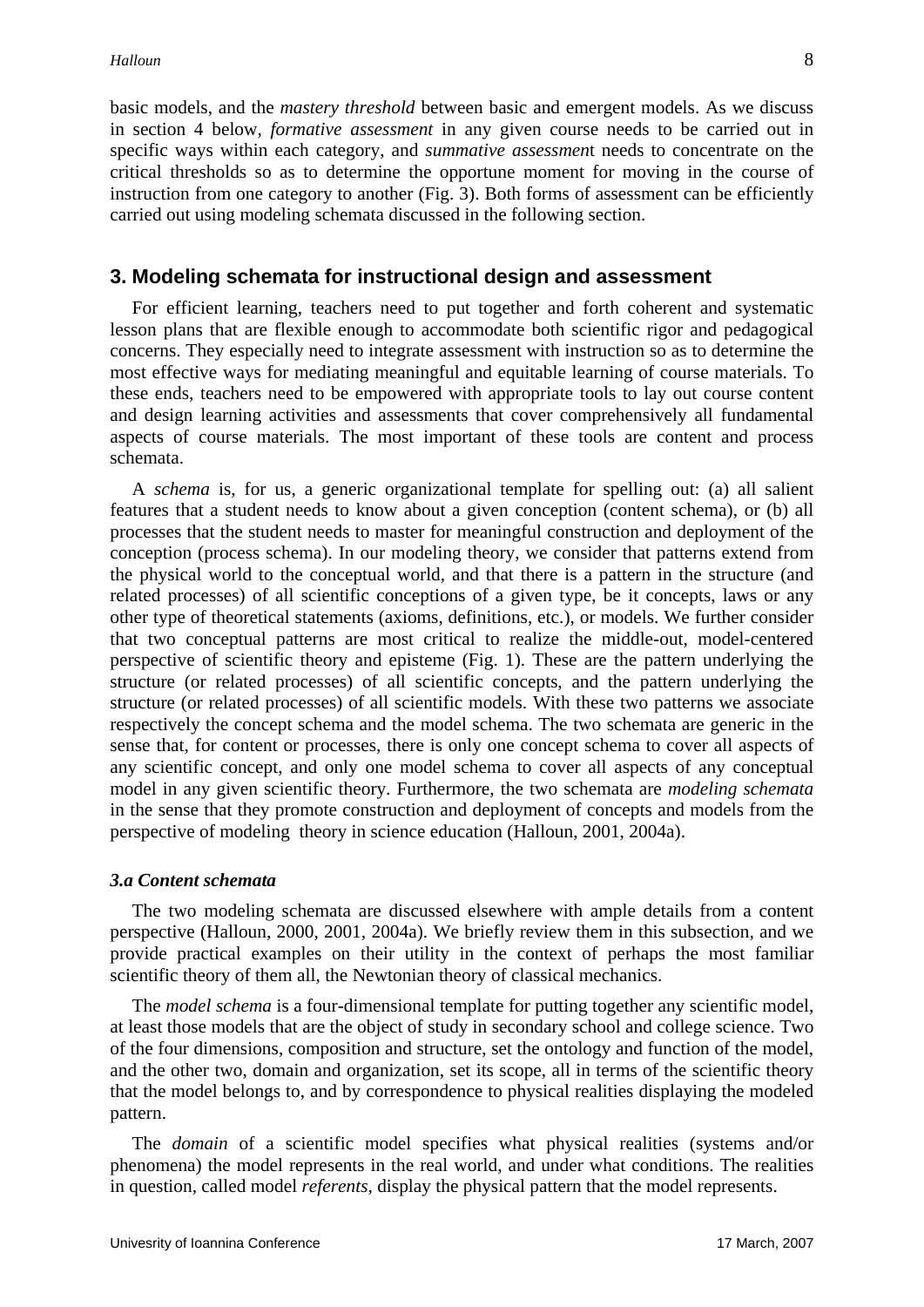# **Uniformly Accelerated Particle Model**

#### **1. Domain**

*What pattern does the model represent in the real world?* 

All physical systems that are in *translation* with *constant acceleration* in inertial reference systems. A given system interacts with one or many physical agents that exert on it a net *constant force*.

# **2. Composition**

#### *What concepts does the model consist of?*

*Objects: One* particle representing a system in consideration, and depicted by a geometric point in a coordinate system representing the reference frame where the motion takes place.

 *Environment:* Two types of agents are distinguished in Newtonian mechanics, those of interaction at-a-distance (or long-range interaction), and those of contact interaction.

 *Object descriptors* refer to *intrinsic* and *state properties* of the particle-like system. Only one intrinsic property is accounted for in any particle model: the mass of an object. State properties are the kinematical properties of the object. They include position, displacement, velocity, acceleration, kinetic energy, etc. In a coordinate system, state properties are depicted in a *motion map* consisting of a trajectory on which can be shown position, velocity and acceleration vectors at instants of interest.

 *Interaction descriptors* include, among others, the concept of force. Forces exerted on the particle-like system by its agents are often depicted by arrows in a *force diagram*. The net force is evaluated using the superposition principle (Newton's 4th law or law of composition).

### **3. Structure**

*How are concepts related to each other, and what is the subsequent function of the model?* 

 *Topology facet*: The geometric structure, if any in this model, is often restricted to the relative position of the particle-like object and long-range agents.

 *State facet*: The translation of the particle is described with *state laws* (often called equations of motion) involving only kinematical concepts, such as:

$$
\mathbf{a} = \text{constant} \qquad \qquad \Delta \mathbf{v} = \mathbf{a} \mathbf{t} \qquad \qquad \Delta \mathbf{r} = \mathbf{v}_{o} \mathbf{t} + \frac{1}{2} \mathbf{a} \mathbf{t}^{2} \qquad \qquad \Delta \mathbf{v}^{2} = 2 \mathbf{a} \Delta \mathbf{r}
$$

 These laws can be depicted with appropriate *graphs*, *relational diagrams* and/or *motion maps*. *Interaction facet*: Object-agent interaction is expressed with appropriate interaction laws, like the Newtonian law of universal gravitation, or the Coulomb law of electrostatic interaction.  *Causal facet*: Change of state, e.g., change in the particle's velocity, is explained by *causal laws* such as Newton's 2nd law (dynamical law) or the Work-Energy theorem (conservation law).

The model may be kinematical (descriptive function), and/or dynamical (explanatory function).

### **4. Organization**

*How is the model integrated in its theory?* 

Newtonian Theory relates the uniformly accelerated particle model to:

- $\bullet$  other models within the family of particle models (Fig. 2).
- rigid body models and other families of models (e.g. fluid models) within the theory. Rules are established within the theory to combine this model with other basic models in order to study physical systems undergoing more complex motions. For example, this model can be combined with the model of bound particle in uniform circular motion in Figure 2 to come up with the *emergent model* of a particle in circular, uniformly accelerated translation.

**Figure 4.** The content model schema applied for specifying what needs to be learned and assessed about the uniformly accelerated particle model in Newtonian theory at the secondary school level.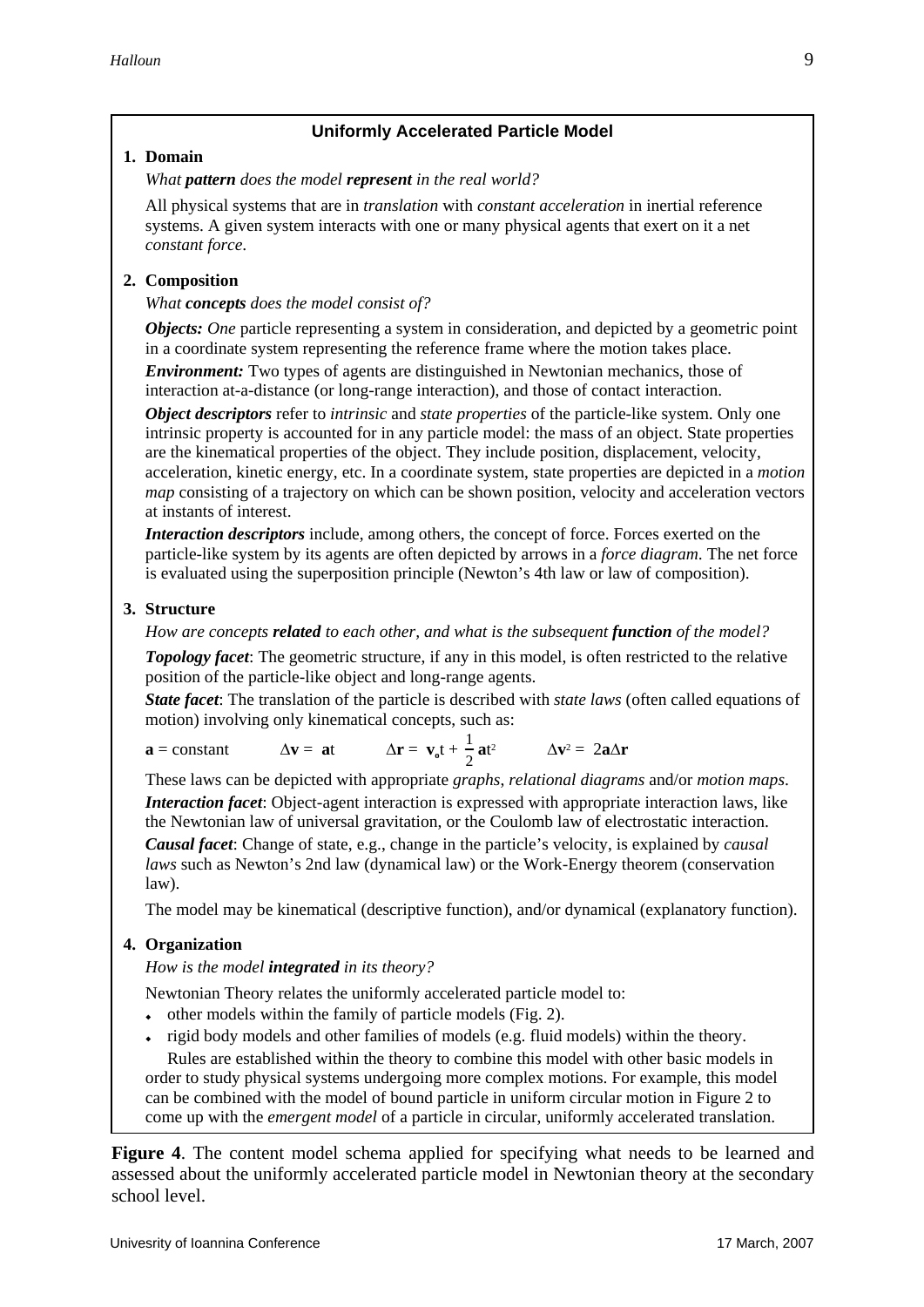Model *composition* consists of concepts representing *primary* constituents and respective properties of physical systems, i.e., only those constituents and properties that are salient to the pattern. Concepts of interest to us at this level are mainly of two types: object-concepts and property-concepts. *Object-concepts* (or conceptual objects) represent physical bodies that significantly contribute to the making of the pattern represented by the model. These may be *objects* that enter in the make up of each physical system of interest, or *agents* in the environment of the system, i.e., physical bodies outside the system that interact significantly with objects inside. *Property-concepts* (or *descriptors*) represent primary physical properties of objects and agents, and of their mutual interaction.

 Model composition is meant to discern between primary and secondary aspects of a pattern, i.e. between those aspects that need to be accounted for in the modeling process and those that may be ignored within the considered limits of precision and approximation. In model composition, primary object and property concepts are only listed and not related to one another. Model structure spells out relevant relationships among primary features of the pattern represented by the model, and set the function of the model.

 Model *structure* can be defined along four sub-dimensions, or facets, each dealing with a specific aspect of model referents in relation to pattern formation. These are: (a) the topology facet that lays out the *geometric* structure of various objects represented in the model, (b) the state facet that *describes how* each object behaves, (c) the interaction facet that specifies how various objects *interact* with each other, and (d) the cause-effect or causal facet that *explains why* objects behave the way they do. Each facet is distinguished conceptually by the nature of descriptors involved and the ways they are related in space and time. Various relationships are expressed in an appropriate reference system relative to which the pattern is conveniently identified. Such relationships come primarily in the form of laws that set the distinctive descriptive and/or explanatory *function* of the model.

 Model *organization* situates a given model in the respective scientific theory. It establishes how the model in question differ from, or is similar to, other models in the theory, and how it may be extrapolated in the construction of more complex models.

*Concepts* are elementary building blocks of models. They gain their significance only when used in model construction, and more specifically in spelling out laws, definitions and other theoretical statements that make up the model structure (Fig. 4). In order to build concepts comprehensively and integrate them coherently into respective models and theory, the model schema is complemented with the *concept schema*. This is a four-dimensional template used for the construction of individual concepts within the context of basic models. The four dimensions are scope, expression, organization and quantification (Halloun, 2000, 2001a, 2004a). They are concisely presented below for property-concepts or descriptors, and illustrated in Figure 5 with the concept of force in Newtonian theory.

 The *scope* of a concept sets the domain and function of the concept. A descriptor represents, to a certain degree and within certain limits, a particular physical property shared by many real world systems or phenomena. It has a domain confined to the represented property and a particular function (descriptive or explanatory) that depends on the nature of the property.

 The *expression* of a scientific concept is done objectively so as to name it and feature it in ways to clearly distinguish it from any other concept. Particular *semantics* establish what the concept expression actually delineates in the real world or the rational world of scientific episteme. A mix of verbal, symbolic, iconic, and especially mathematical forms of expression is commonly used to communicate any scientific concept. The mix is necessary to come as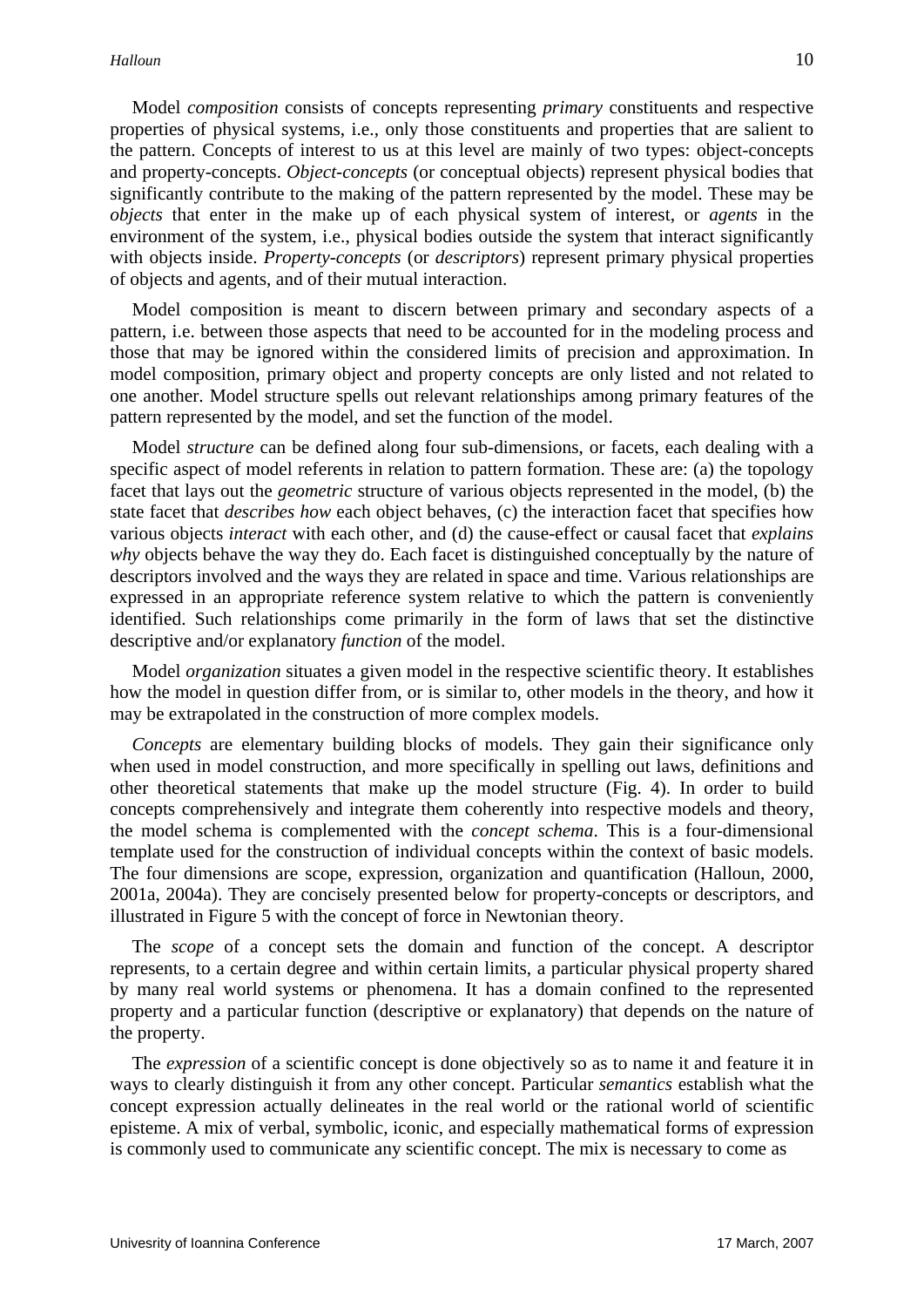### **The concept of force in Newtonian theory**

#### **1. Scope**

*What does the concept represent in the real world, and what is its function?* 

The concept of force represents agent-object *interaction*. A force of particular characteristics is associated with a particular kind of interaction.

No physical body can act on itself. An interaction takes place between at least two bodies, an « agent » (acting body) and an « object » (body acted upon) whose state is being investigated.

The concept of force is *explanatory*. It explains the *change of state* of a given object, more specifically the change of its linear momentum (or velocity).

No change of state takes place in the absence of any (net) interaction. A change of state reflects the presence of unbalanced interactions, and may be *explained* with the force descriptor.

# **2. Expression**

### *What is the concept called***,** *and how is it featured in scientific discourse and episteme?*

Force is the name of the concept, and no other name can be used to call this concept. As a vectorial concept, it is often represented by an arrow in appropriate force (vector) diagrams, and denoted symbolically by a bold letter in algebraic representations (mathematical equations).

### **3. Organization**

#### *What is the concept type, and how is it related to other concepts in a given scientific theory?*

The concept of force is a *prime interaction* descriptor. It does not derive from any other concept, though other concepts may derive from it (e.g., the derived concept of work). It is implicitly defined through Newton's four laws of dynamics.

The concept of force is related to: (a) the *intrinsic* properties of respective object and agent through *interaction laws* such as Newton's law of universal gravitation, (b) its *effect* on the object to which it is applied through *causal laws* (e.g., Newton's second law of dynamics, often expressed in the form  $\mathbf{F} = \mathbf{ma}$ ), laws that relate the interaction concept of force to object descriptors.

### **4. Quantification**

### *How is the concept measured?*

Force is a *vectorial* concept (as opposed to *scalar,* like the concepts of mass or temperature), and hence its measurement requires the specification of a direction, a magnitude and a unit which is the Newton (N) in SI.

Force is an *extensive, additive* and *ratio-type* concept (as opposed respectively to *intensive*, *nonadditive* and *interval-type concept*, like temperature).

A force is *indirectly* measured physically; there are no direct means (or physical probes) for comparing a given force to a standard force in the same way, say, the length of an object is physically measured by comparing it to the graduation of a ruler. A force is always measured through its effect on a given object, like stretching or compressing a spring.

The effect of a force on an object is instantaneous and lasts as long as the force is exerted on this particular object. It stops only when the force is no longer exerted on the object.

No two forces can be added together (through Newton's fourth law or law of composition) unless they are exerted simultaneously on the same object.

The dimension of a force may be given symbolically by:  $[Force] = \frac{[Mass][Length]}{[Time]^2}$ *Time*  $\text{Force} = \frac{[Mass][Length]}{2}$ 

The characteristics of a force are invariant under Galilean transformations, i.e., when changing inertial reference systems.

**Figure 5**. The content concept schema deployed in spelling out some salient aspects that secondary school students need to know about the concept force in Newtonian theory.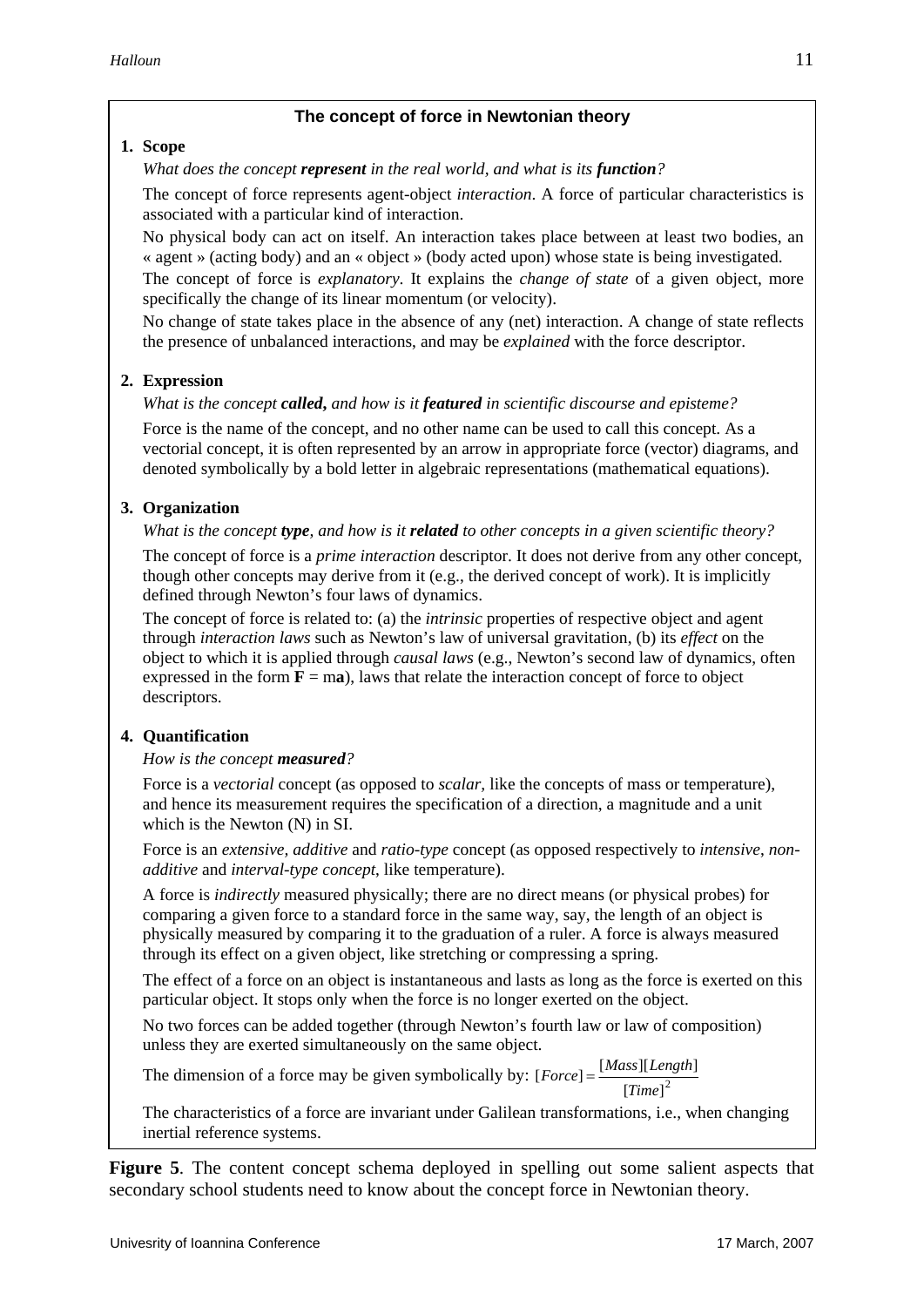close as possible to a comprehensive expression of the concept, since no single form can actually do so alone.

 Concept *organization* sets criteria and guidelines for classifying a concept and for relating it to other concepts, all along with appropriate syntax rules. Three concept categories may be distinguished in science: object-concepts, property-concepts or descriptors, and logicomathematical operators (e.g., equality, addition, derivatives and integrals). Syntax rules set how a given object-concept or, especially, property-concept can be related to other concepts of its category, mostly using logico-mathematical operators (e.g., state, interaction and causal laws in the structure of a model).

*Quantification* specifies how a scientific descriptor can be measured. A major distinctive feature of scientific descriptors is that they are measurable according to well-defined laws and rules (otherwise, a descriptor cannot be scientific). The sort of measurement which the descriptor can be subject to can be set accordingly (nominal, ordinal, interval or ratio), along with the means and procedures which one can resort to for determining values of the concept on a certain scale, and by comparison to a certain standard.

#### *3.b Process schemata*

 The two content schemata discussed above allow teachers to decide what is needed to put together a given concept or model, but not how students should go about constructing or deploying the concept or the model in question. Process schemata are needed to the latter ends. Model construction and deployment require contextual and generic processes. Generic processes extend to all sorts of models in any scientific theory. For those processes, we define a generic *process model schema* in the form presented in Figure 6. Contextual processes pertain to individual concepts and laws in any given model. Typical processes of the sort are presented in Figure 7 which follows the process concept schema.

 The *process concept schema* includes processes that are more context dependent than the generic processes listed in Figure 6. As shown in Figure 7, this schema especially includes processes of semantics and syntax. *Semantic* processes are processes required to determine what a concept represents and under what conditions. They rely on one's understanding of the concept scope. *Syntactic* processes are the ones needed to relate one concept to another. They rely on one's understanding of the concept organization. The process concept schema may also incorporate some of the generic processes listed in Figure 6 that have particular importance in concept construction and, especially, in concept deployment. These include inferential, evaluative and mathematical processes. *Inferential* processes are about various sorts of conjectures that one needs to make while using the concept for exploration or innovation purposes. *Evaluative* processes pertain to all sorts of judgment one needs to make about the viability of the concept. *Mathematical* processes pertain to symbolic representations and operations that one can undertake with the concept.

 Students need to develop all processes, including generic ones, in the context of specific physical realities that models and concepts represent. One can never expect students to develop any of these processes in the abstract world. Our position in this respect is consistent with the view of many reformists that "processes have to be used in relation to some subject matter; there is no meaning to a content-free process" (OECD, 2003), at least not at the secondary school and college levels.

 There are, of course, many other processes required for meaningful understanding of any course materials. Perhaps the most important of which are dialectic and other cognitive processes extending from intrinsic mnemonics for storing information and retrieving it from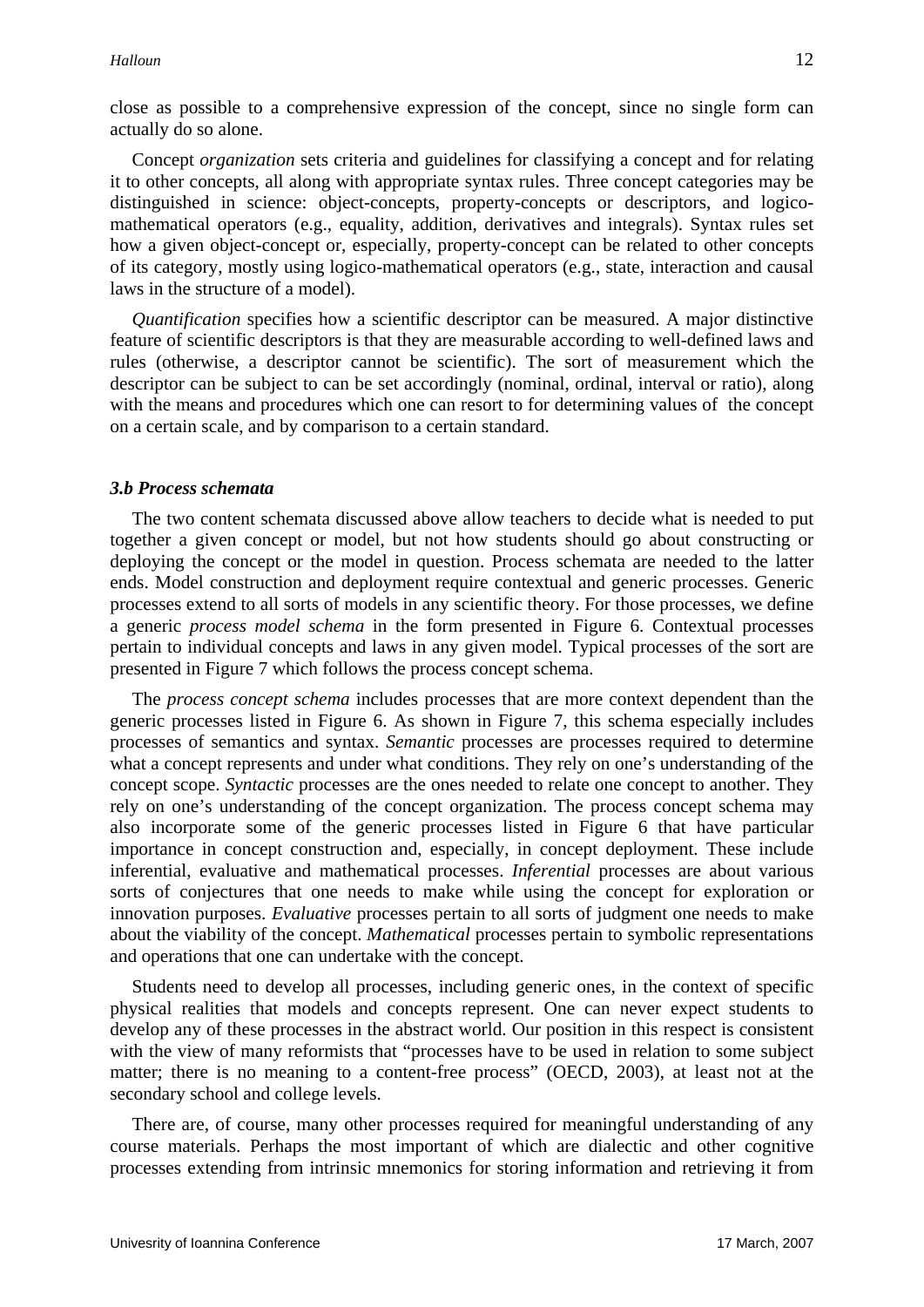memory to extrinsic discourse styles for communicating and negotiating one's own ideas with others. *Dialectic* processes are concerned with the negotiations that one undertakes while constructing or deploying a given conception within one's own rational world and between this world and external worlds (whether the empirical world of natural realities or the rational world of an established science). Such processes and related meta-cognitive control factors are beyond the scope of our discussion in this paper.

# **Constructing and deploying scientific models**

- *Exploratory analysis*. This process is a complex analysis process required to analyze physical situations that one needs to explore (describe, explain, predict or post-dict). It extends from the delineation and setting the boundaries of individual systems in the situation (system / pattern recognition) to the discrimination between primary and secondary constituents and properties of the system (discriminatory analysis).
- *Model adduction*. This process allows one to decide when is it appropriate to use a particular scientific model to explore a given situation, or come up with certain innovations about the physical pattern that the model represents. Model adduction relies heavily on one's understanding of the domain of the model, its function and its organization.
- *Mathematical modeling*. This process is about transforming a conceptual scientific model (or a physical situation represented by the model) into a mathematical model that can be efficiently manipulated in model analysis. Mathematical modeling relies heavily on semantic rules discussed in the process concept schema below, and on one's understanding of the rules of mathematical depictions.
- *Model analysis*. This process is about "running" a scientific model (or, often its mathematical counterpart) to explore a given physical situation. Model analysis relies heavily on syntactic processes discussed in the process schema below, and on one's understanding of the structure of the model and of various mathematical operators used in the process.
- *Model reification*. This is about using a scientific model to control or modify an existing reality, or to invent a new one that manifests the pattern represented by the model. This process relies on engineering and technology.
- *Model evaluation*. This process takes place throughout model construction or deployment, i.e., in conjunction with the other processes listed above. Every step taken through any of those processes need to be evaluated in order to ensure not only the viability of the step in question, but also the viability of the processed model for the situation in which it is used, and to subsequently consolidate the model or refine it in the context of the scientific theory to which it belongs.

### *Generic inquiry processes*.

In addition to the above model-specific processes, there are other generic processes needed in concept or model construction and deployment, or any other form of scientific inquiry. These include: semantics and syntax, critical thinking (including discriminatory analysis and evaluation), analogical and metaphoric reasoning, conjecturing (making assumptions about a particular situation), inference making, analysis and synthesis (in the broad sense), extrapolation, and mathematical processing and interpretation.

**Figure 6**. The process model schema.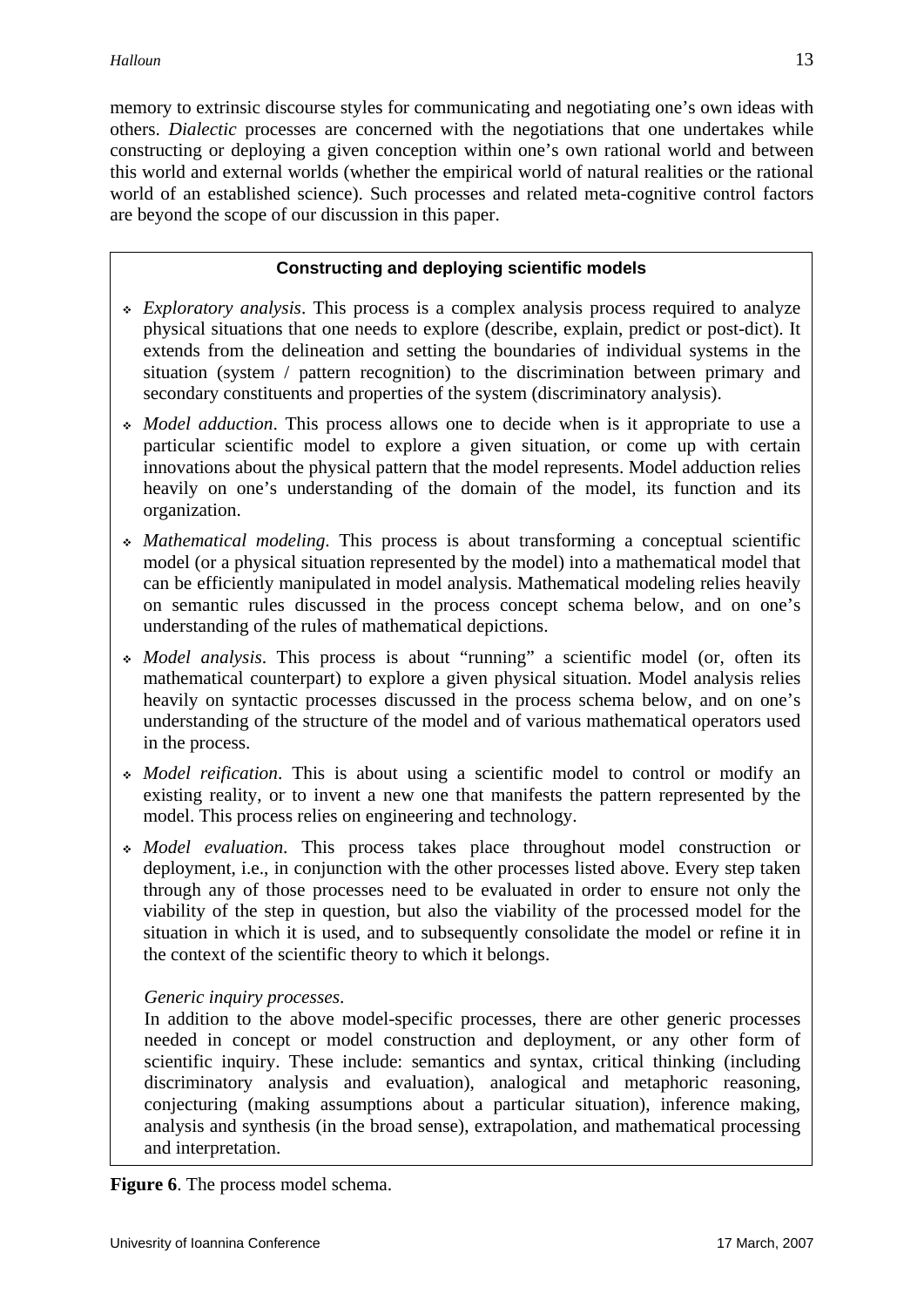# **Constructing and deploying the concept of force in Newtonian theory**

- 1. *Semantic processes*.:
- Recognize that the concept of force represents an interaction between at least two real bodies.
- Distinguish between agents and objects. An agent is a distinct body that exerts a force on an object.
- Recognize that particular agents exert forces of particular characteristics.
- Recognize that the concept of force is a vectorial concept and establish the correspondence between a vector (mathematical representation) and the force (physical reality) that it represents.
- 2. *Syntactic processes*.:
- Realize that an agent and an object exert equal and opposite forces the magnitude of which may be expressed in terms of intrinsic parameters with appropriate interaction laws (e.g., gravitational and electrostatic interaction laws).
- Realize the independence of different forces exerted by different agents on the same object.
- Realize that forces may be added together only when acting on the same object.
- $\div$  Realize that Newton's Second law ( $\bf{F} = ma$ ) relates a cause (F) to an effect (a), and thus that the equality between the two terms of the given equation represents a causal implication and not an identity.
- 3. *Inferential processes*:
- Recognize that the state of motion may be defined with the concept of velocity (or momentum) and not with the concept of position in a given reference system.
- Realize that the state of motion changes whenever the direction or magnitude of an object's velocity changes, and that the concept of acceleration may be used to quantify such a change of state.
- Realize that only a change of state as described above needs to be explained, and that the concept of force may be used to explain such a change.
- $\triangle$  Alternatively, realize that an object is subject to certain force(s) when its velocity changes.
- 4. *Evaluative processes*:
- Realize what data need to be collected to determine whether an object is subject to certain forces.
- $\div$  Be capable of analyzing data and recognizing when outcomes reliably indicate that forces are exerted on an object.
- Recognize the limits of approximation and precision associated with the evaluation of particular forces.
- Be capable of estimating certain forces and establishing upper and lower bounds on such estimations.
- 5. *Mathematical processes*:
- Representing forces with appropriate vectors (force diagrams), following appropriate semantic rules.
- Operating with force-vectors following appropriate syntactic rules (e.g. breaking a force-vector into components or adding force-vectors in an appropriate coordinate system).
- Coordination of various mathematical representations of a given force.
- $\div$  Establishing the correspondence between force diagrams and motion diagrams.

**Figure 7.** The process concept schema deployed in specifying basic processes associated with the concept of force in Newtonian theory of mechanics.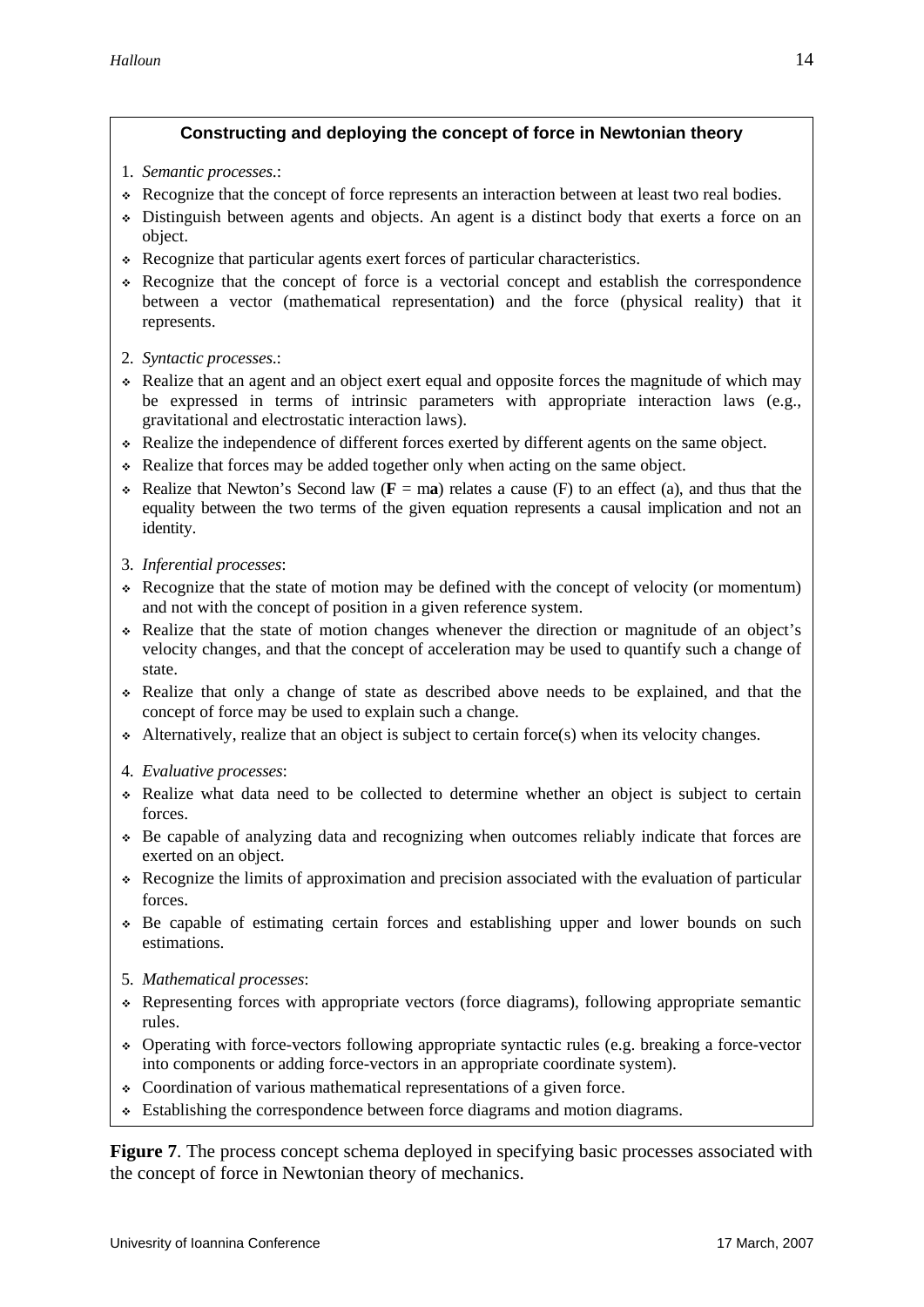# **4. Authentic, schema-based assessment**

 For authentic assessment to serve its purposes, it must satisfy a number of conditions discussed elsewhere with ample details (Halloun, 2007b). Perhaps the most important of all those conditions is that assessment must be *normative*, i.e., conducted in reference to preestablished benchmarks. Those benchmarks are, for us, set by modeling schemata.

 Teachers can use modeling schemata throughout the course of instruction, from planning and implementing learning activities to assessing students' understanding of course materials. Those schemata help teachers spell out the *taxonomy* of any conception (concept or model) included in a given course in the manner outlined in the last four figures. Teachers can subsequently ensure that all fundamental aspects of the conception are covered in both instruction and assessment so as to help students meaningfully learn course materials. The taxonomy spelled in line with any of the four figures is especially helpful for *formative assessment*, i.e., for assessment that needs to take place within, and by the end of, any course unit. Outcomes of formative assessment can then help both students and teachers reflect back on, and insightfully regulate, their respective achievements. In this respect, authentic assessment takes learning and instruction in reiterative and not linear paths. A student cannot move on to new materials before having meaningfully learned prior materials. This is particularly the case when it comes to any of the two critical thresholds shown in Figure 3, and especially the basic threshold, that *summative assessment* needs to target.

 Figure 8 delineates a taxonomy for all content knowledge that falls just below the critical threshold in a physics course dealing with Newtonian mechanics. Our research and experience has long shown that secondary school and college students fail to understand anything about Newtonian theory unless they master first all elements in the taxonomy shown in this figure. They particularly cannot develop any of the higher content material pertaining to the last three models in Figure 2 unless they first reach the critical threshold delineated in Figure 8. A teacher thus cannot move on in instruction beyond this threshold unless students develop first the content of the latter figure. That is why summative assessment is important, even most critical, at the level of the basic threshold.

 Our research has also shown that a taxonomy similar to the one shown in Figure 8 allows teachers and other concerned stakeholders to trace a typical *evolution path* that they can model in instructional design and curriculum development, and against which they can ascertain actual student evolution paths, and subsequently determine the effectiveness of instruction and curriculum. We have devised standardized tests that set the critical and mastery thresholds at special levels of performance, and more specifically at specific scores on such tests. Ample details can be found elsewhere (Halloun, 2004b, and references therein), and will be discussed in my talk at the conference.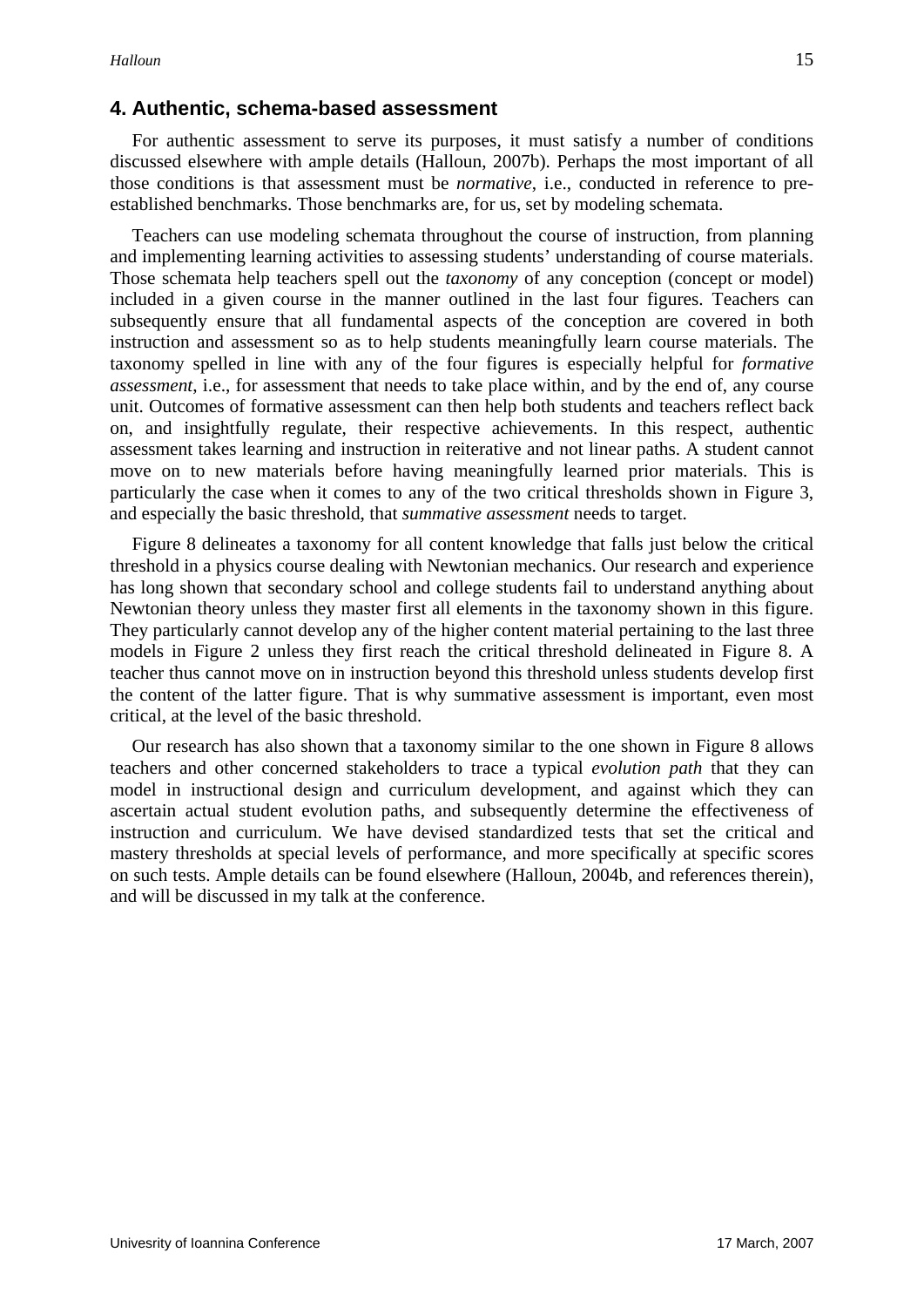#### *1. Law of Inertia (Newton's 1st law)*

 The state of inertia of physical bodies is characterized with a constant velocity (that is not necessarily zero) in Galilean reference systems.

No external cause, and more specifically no interaction, is needed to maintain such a state.

#### *2. Interaction and Force*

No physical body can act on itself. An interaction takes place between at least two bodies, an « agent » (acting body) and an « object » (body acted upon) whose kinematical and/or dynamical state is being investigated.

The concept of force represents agent-object interaction. A force of particular characteristics is associated with a particular kind of interaction. These characteristics are not affected by the kinematical state of the object (current or past), or by the object interaction with other agents. In particular, motion does not imply force (impetus), and the force exerted by a given agent on an object does not build up or get used up because of the motion of the object.

 The force acting on an object lasts as long as the interaction with the respective agent is taking place. It vanishes at the instant the interaction is brought to an end. The same goes for the force effect on the object.

#### *3. Law of Interaction (Newton's 3rd law)*

Agent and object exert simultaneous forces on one another. The two exchanged forces are equal and opposite, irrespective of the physical or kinematical properties of either body.

# *4. Law of Cause and Effect (Newton's 2nd law)*

An object must interact with at least one agent in order to change its state of inertia, and more specifically to change the direction or the magnitude of its velocity.

 The concept of acceleration represents the effect of interaction between agent and object. Acceleration and not velocity of object is proportional to the exerted force and inversely proportional to the object mass, and this irrespective of the nature of interaction.

#### *5. Law of Composition (Newton's 4th law) / Superposition Principle*

Many forces can be composed only if exerted simultaneously on the same object.

 Simultaneous interaction of a given object with many agents is identical in cause and effect: (a) to the absence of any interaction when the sum of all forces acting on the object is zero, or, otherwise, (b) to its interaction with a single agent that exerts on it a force equal to the vectorial sum of all forces exerted by the original agents.

 The kinematical state of the object may be determined by the superposition of motions that it would have undergone, during the same period, under each dynamical state separately.

#### *6. State Laws*

The kinematical state of a given object, from a particular moment onward, depends on the velocity of the object at this moment and its interaction with all influential agents. This state is independent of prior motion of either object or agents.

 Under the action of a constant force, an object maintains a uniformly accelerated motion following: (a) a linear trajectory when its initial velocity (at the time the force starts acting) is either zero or pointing in the (same or opposite) direction of the force, or (b) a parabolic trajectory when this is not the case with the velocity.

 The velocity of a uniformly accelerating object changes in proportion to the duration of motion and not to the distance traveled. For a given acceleration, duration of motion and velocity change are independent of the object mass. When the object slows down until a point where it turns around in the opposite direction, the object does not stop at this point; motion in both directions is symmetric and it takes place all along with the same acceleration.

Whatever their motion in a given reference system, two objects that occupy the same position at a given time do not have necessarily the same speed at this time. However, two objects may have the same acceleration when they move with different velocities.

**Figure 8**. A partial *content* taxonomy associated with the *basic threshold* in Newtonian theory of mechanics.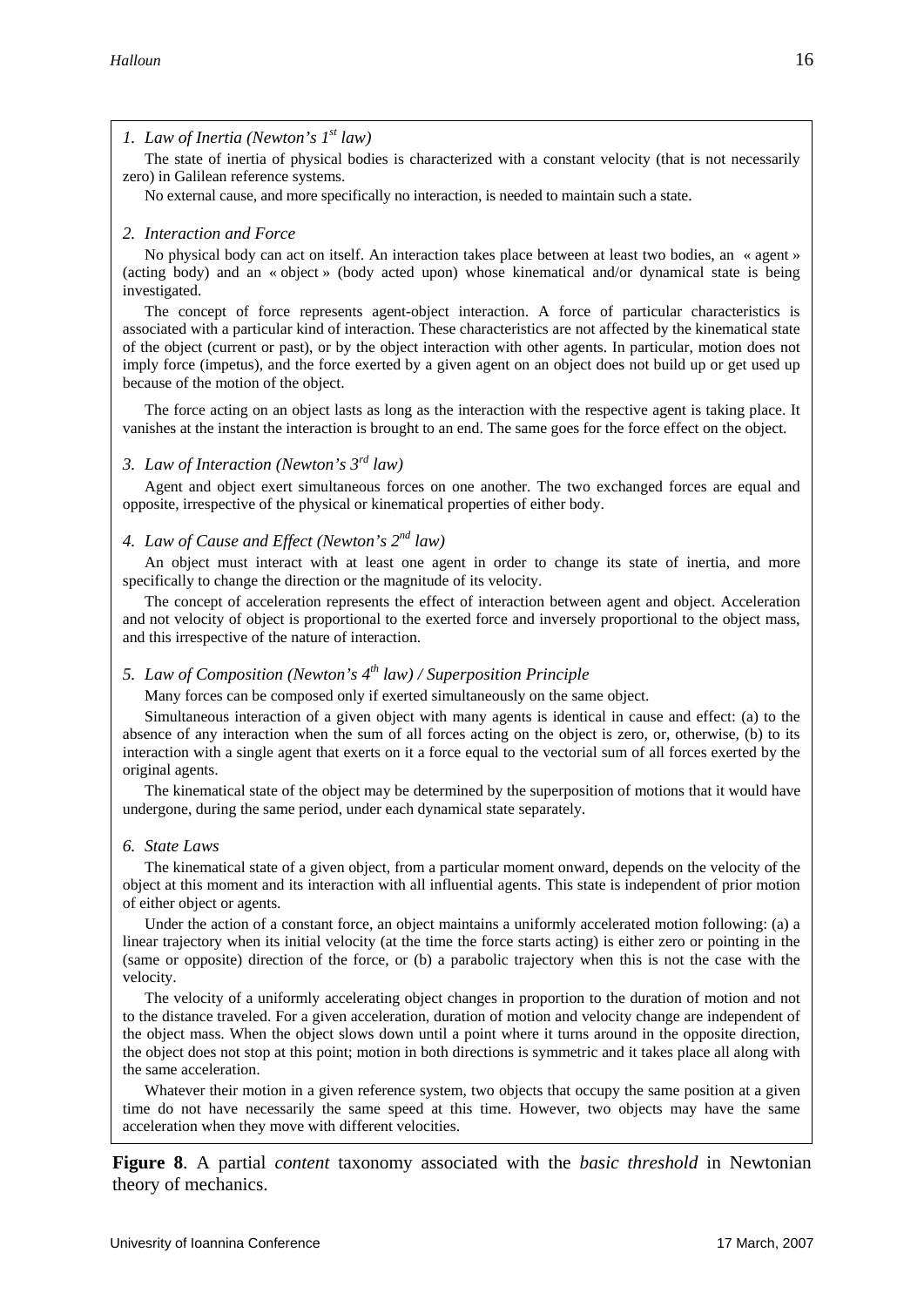# **References**

- American Association for the Advancement of Science. (1993). *Benchmarks for Science Literacy, Project 2061*. New York: Oxford University Press.
- American Association for the Advancement of Science. (1990). *Science for All Americans. Project 2061*. New York: Oxford University Press.
- Association of American Colleges and Universities. (2002). *Greater Expectations: A New Vision for Learning as a Nation Goes to College.* Washington, DC: AAC&U.
- Bower, G.H., & Morrow, D.G. (1990). Mental Models in Narrative Comprehension. *Science, 247*, 44-48.
- Bransford, J.D., Brown, A.L. & Cocking, R.R., Eds. (1999). *How people Learn: Brain, Mind Experience and School.* Washington, DC: National Research Council, Committee on Developments in the Science of Learning.
- Cobern, W. W. (1995). Science education as an exercise in foreign affairs. *Science & Education, 4* (3), 287-302.
- Gentner, D., & Stevens A. L. (Eds.). (1983). *Mental Models.* Hillsdale, NJ: Lawrence Erlbaum.
- Giere, R.N., Editor (1992) *Cognitive Models of Science.* Minnesota Studies in the Philosophy of Science, Vol. XV. Minneapolis, MN: University of Minnesota Press.
- Giere, R.N. (1988). *Explaining Science: A Cognitive Approach.* Chicago, IL: University of Chicago Press.
- Hake, R. R. (2002). Lessons from the physics education reform effort. *Ecology and Society, 5(2)*, 28.
- Halloun, I. A. (2007a). Mediated Modeling in Science Education. *Science & Education*. In press.
- Halloun, I. A. (2007b). *Authentic Assessment Framework: A Quick Reference.* Beirut: Phoenix series / Educational Research Centre.
- Halloun, I. A. (2004a/2006). *Modeling Theory in Science Education.* Dordrecht: Kluwer/ Springer.
- Halloun, I. A. (2004b). Normative evaluation of mathematics, science and technology curricula: The case of the modeling curriculum. *Proceedings of the 12th annual meeting of the Southern African Association for Research in Mathematics, Science and Technology Education*. Cape Town, South Africa: SAARMSTE.
- Halloun, I. A. (2001a). *Apprentissage par Modélisation : La Physique Intelligible.* Beyrouth : Phoenix Series / Librairie Du Liban Publishers.
- Halloun, I. (2001b). *Student Views About Science: A Comparative Survey.* Beirut, Lebanon: Phoenix series / Educational Research Center, Lebanese University.
- Halloun, I. A. (2000). Model-laden inquiry: A prescription for effective physics instruction. *THEMES, 1* (4), 339-355.
- Halloun, I. (1986). Le réalisme naïf et l'apprentissage de la physique. *Recherches Pédagogiques, 17,* 23-47.
- Halloun, I, & Hestenes, D. (1998). Interpreting VASS dimensions and profiles. *Science & Education, 7*, 553-577.
- Halloun, I, & Hestenes, D. (1985a). The initial knowledge state of college physics students. *American Journal of Physics, 53,* 1043-1055.
- Halloun, I, & Hestenes, D. (1985b). Common sense concepts about motion. *American Journal of Physics, 53,* 1056-1065.